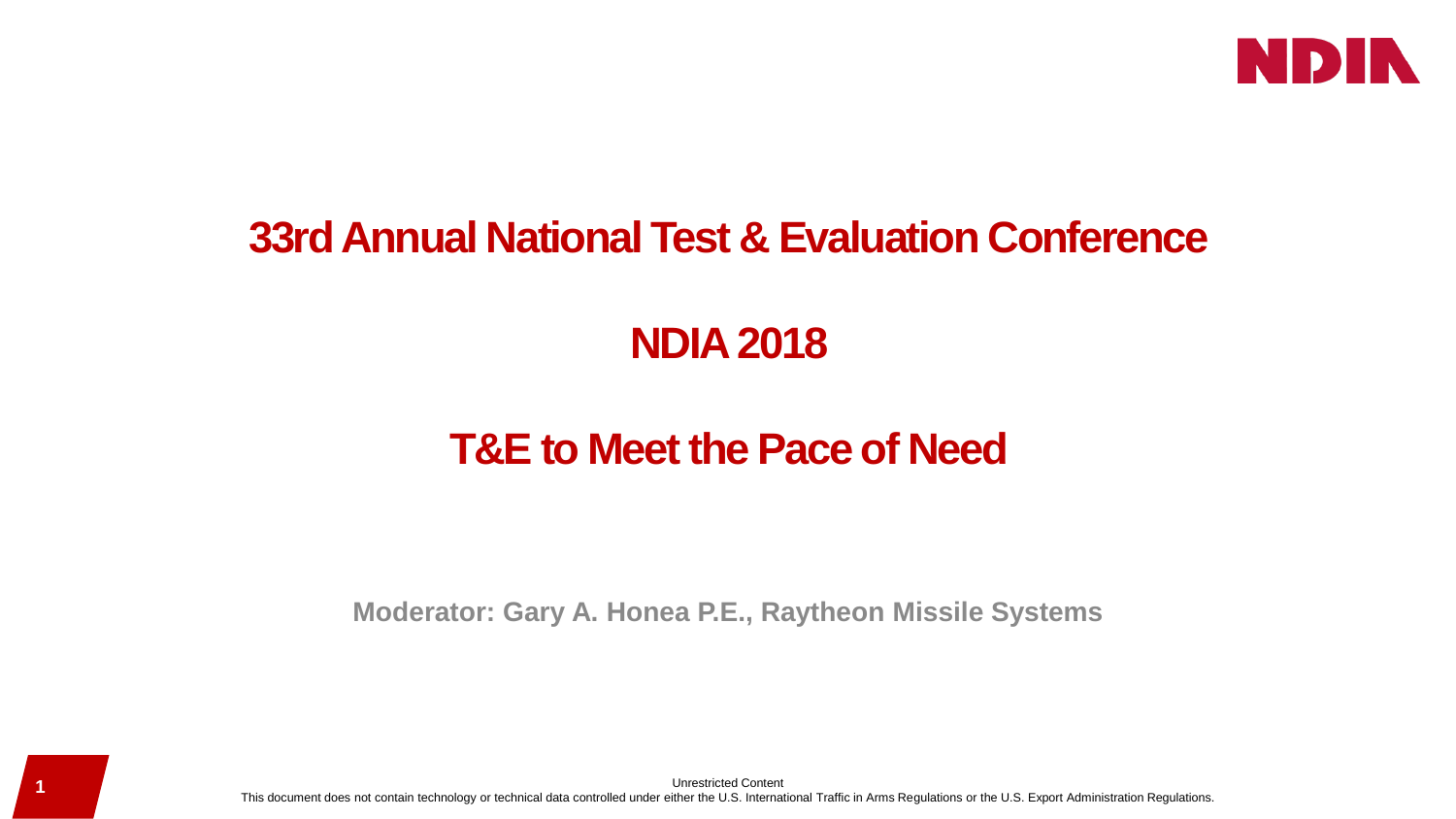



**Industry:** 

- **Paul Kratzer, Department Manager, AWS Integration and Verification Raytheon Missile Systems**
- **Ed Burnett, Senior Fellow, Lockheed Martin Company**
- **Dr Ed Kraft, Associate Executive Director of Research, University Tennessee Space Institute (UTSI)**

**Gov:** 

- **Mr. Rick Quade, Deputy Assistant Secretary, DON RDT&E**
- **Colonel Ted "Vader" Dempsey, USAF, 53 Test Management Group Commander**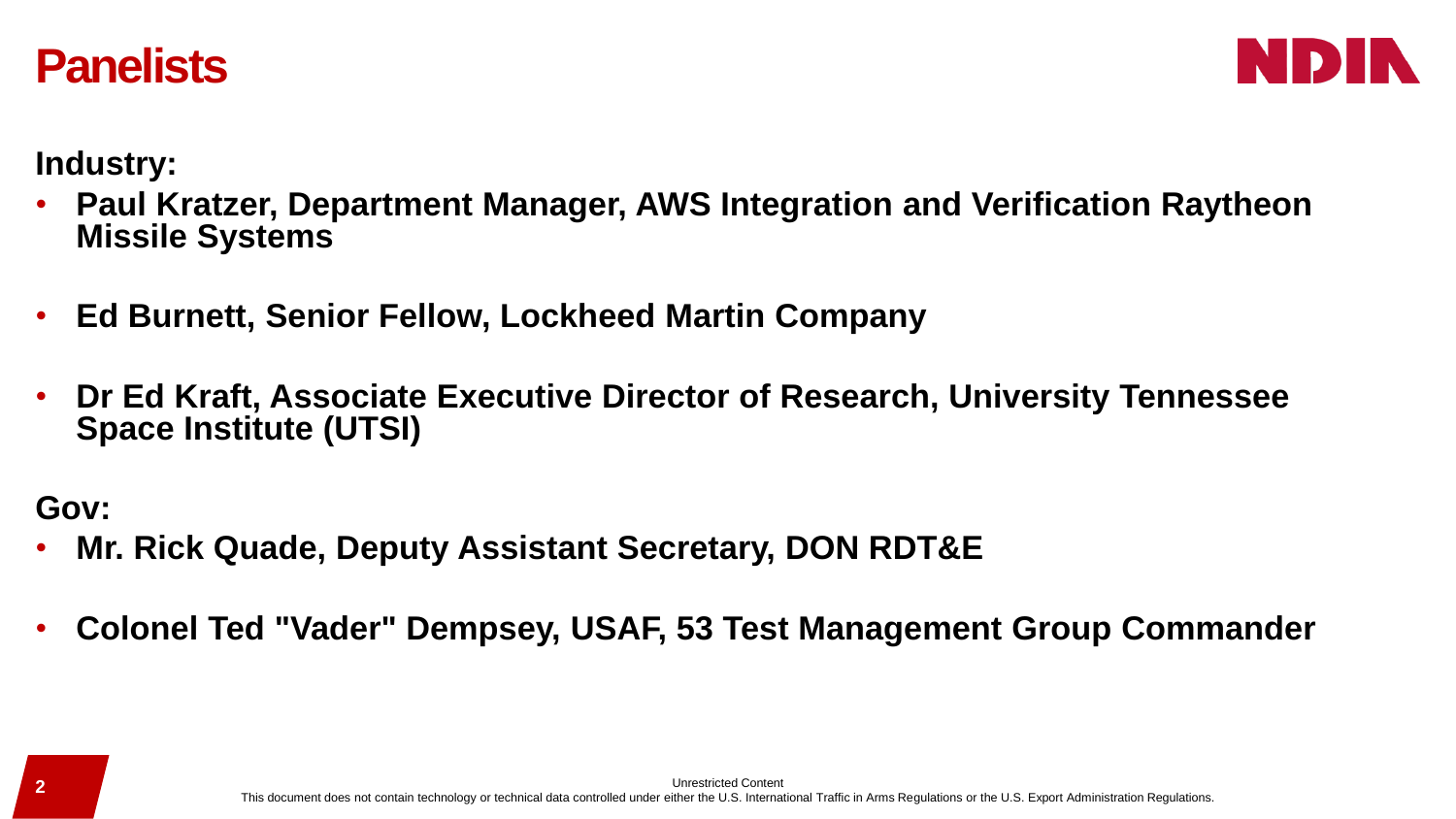



**Moderator: Gary Honea, Air Warfare Systems Test Architect, Raytheon Missile Systems**

**Industry:** 

**1. Paul Kratzer, AWS Integration and Verification Department Manager, Raytheon Missile Systems**

**2. Ed Burnett, Senior Fellow, Lockheed Martin Company**

**3. Dr. Ed Kraft, Associate Executive Director of Research, University Tennessee Space Institute (UTSI)**

**Gov: 4. Rick Quade, DON T&E**

**5. Colonel Ted "Vader" Dempsey, USAF 53rd Test Management Group Commander**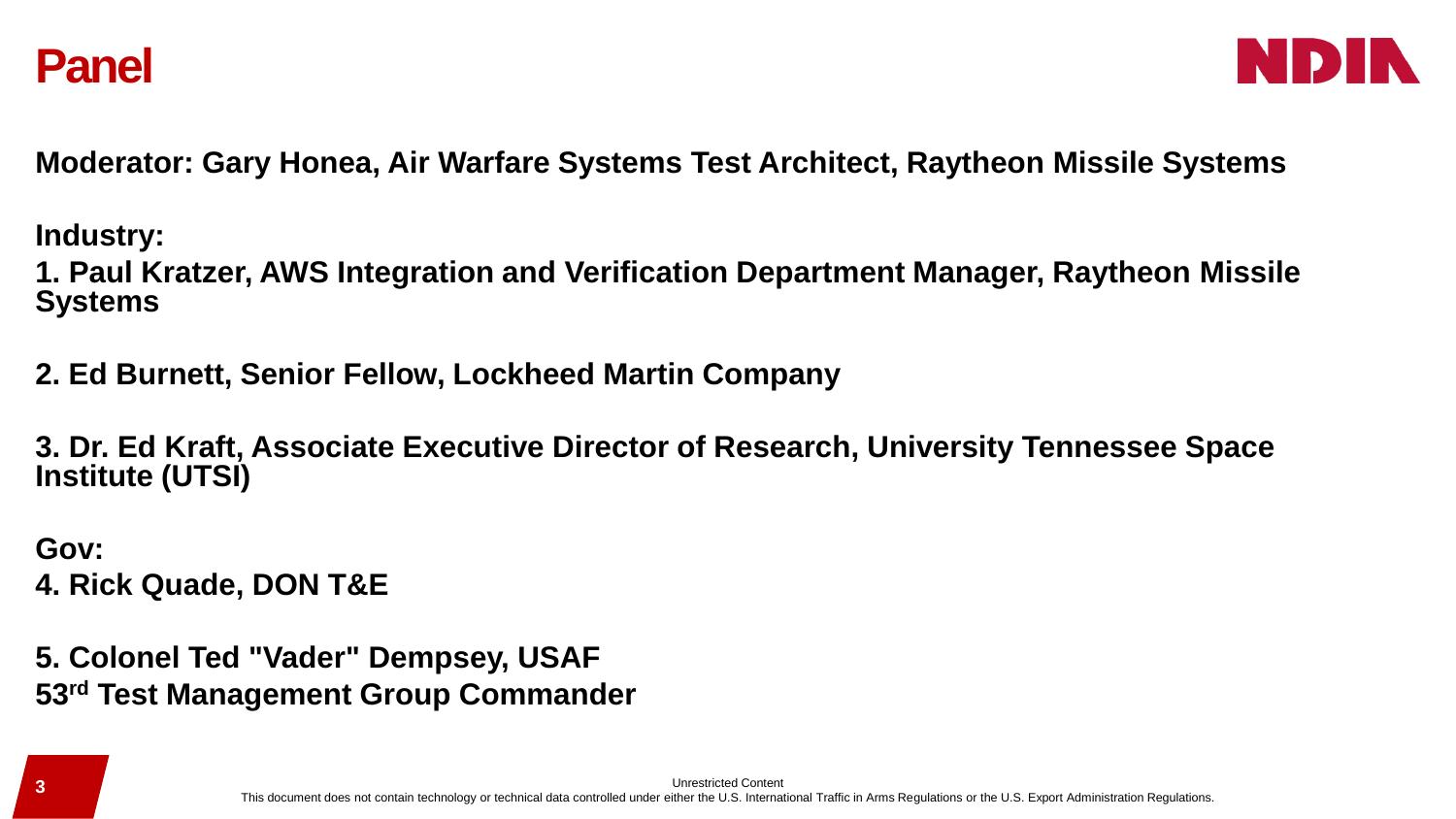## **The Impetus and Deployment Frameworks**

Maj Gen Matthew "Zap" Molloy, former Commander, AFOTEC "…it is imperative that we continue to enhance our testing acumen to meet the "speed of need"…and outpace our adversaries."

Raytheon

**Missile Systems** 



This document does not contain technology or technical data controlled under either the U.S. International Traffic in Arms Regulations or the U.S. Export Administration Regulations.